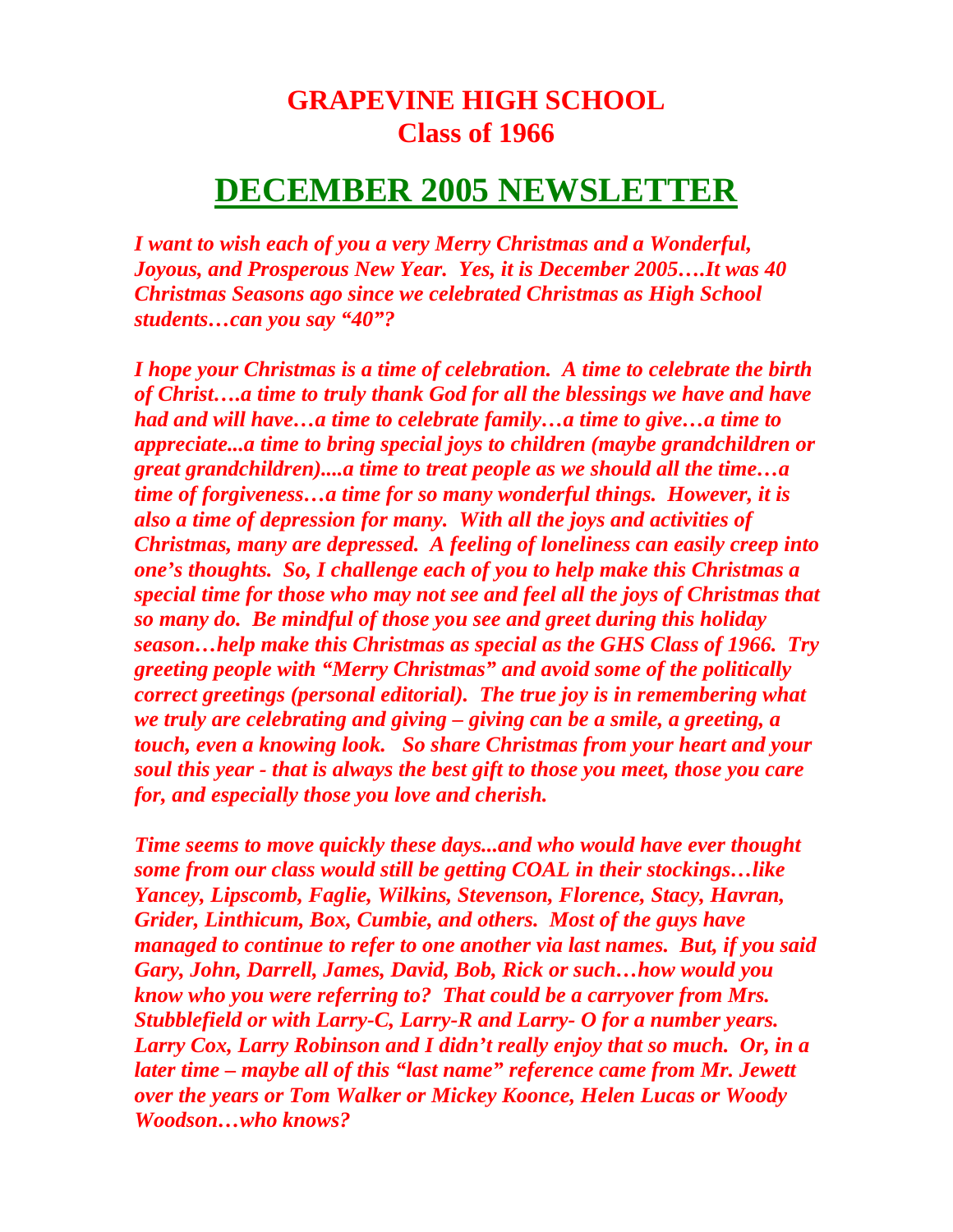*It is also time to start planning for our 40th Year Reunion. Please mark your calendar. Plans are for the weekend of June 24, 2006…a mere six months away! More on that at the end of this Newsletter.* 

I hope that this Newsletter finds you and your family doing well. I know that these past several months a number of things have happened that are worth mentioning:

 Since our last newsletter, Jean Giddiens Soderberg's Mother passed away, former GHS teacher, Tom Jane Nowlin passed away on October 11th, former GHS student, Distinguished Alumni and renowned artist, Tony Eubanks continues to fight cancer, it wasn't until late October that Gaye Reed Johnson let us know that she had lost her oldest son seven months earlier, Janie Lipscomb (Joe's wife) lost her father this month, we re-connected with Carol Smith Strange and discovered that she has a muscle disease that limits her mobility, recently found that Betty Derby Vandiver's husband, Bill was scheduled for colon cancer surgery and upon pre-op checks discovered that he had a heart attack sometime between that day and September, we watched on TV the horrors of two hurricanes.

An event that I am not sure I shared was the terrible fire at the Woody Woodson home. In an email from Rick Stacy's Mom – "On Thursday morning, August 25, 2005 at 4:00 a.m. we awoke to discover that our house was on fire. By 6:00 a.m. we were completely homeless." – a terrible experience related to the Stacy family in an email from Mrs. Woodson. As an update they have recently purchased a new home in Chandler, Texas and are continuing to reestablish their home. Please keep Coach Woodson and his family in your prayers as well.

By the way, Bill Vandiver has been able to reschedule his cancer surgery for January 4, 2006…please keep Bill, Betty and their family in your thoughts and prayers.

For those who don't know, Alice Bufford Perkins has moved from the Metroplex to Arkansas and started a new job in Little Rock in November.

Sharon Huffman Smith's mother celebrated her 85th birthday on Sunday, December  $4<sup>th</sup>$  with a party at their church for family and church family in Commerce, Texas.

I thought you might like to read an email I got from Carol Smith Strange after she found the ghsclassof1966.com website:

Larry, I had a chance to go through all of the reunions and newspaper clippings and it was wonderful. I couldn't remember everyone, but I did know most of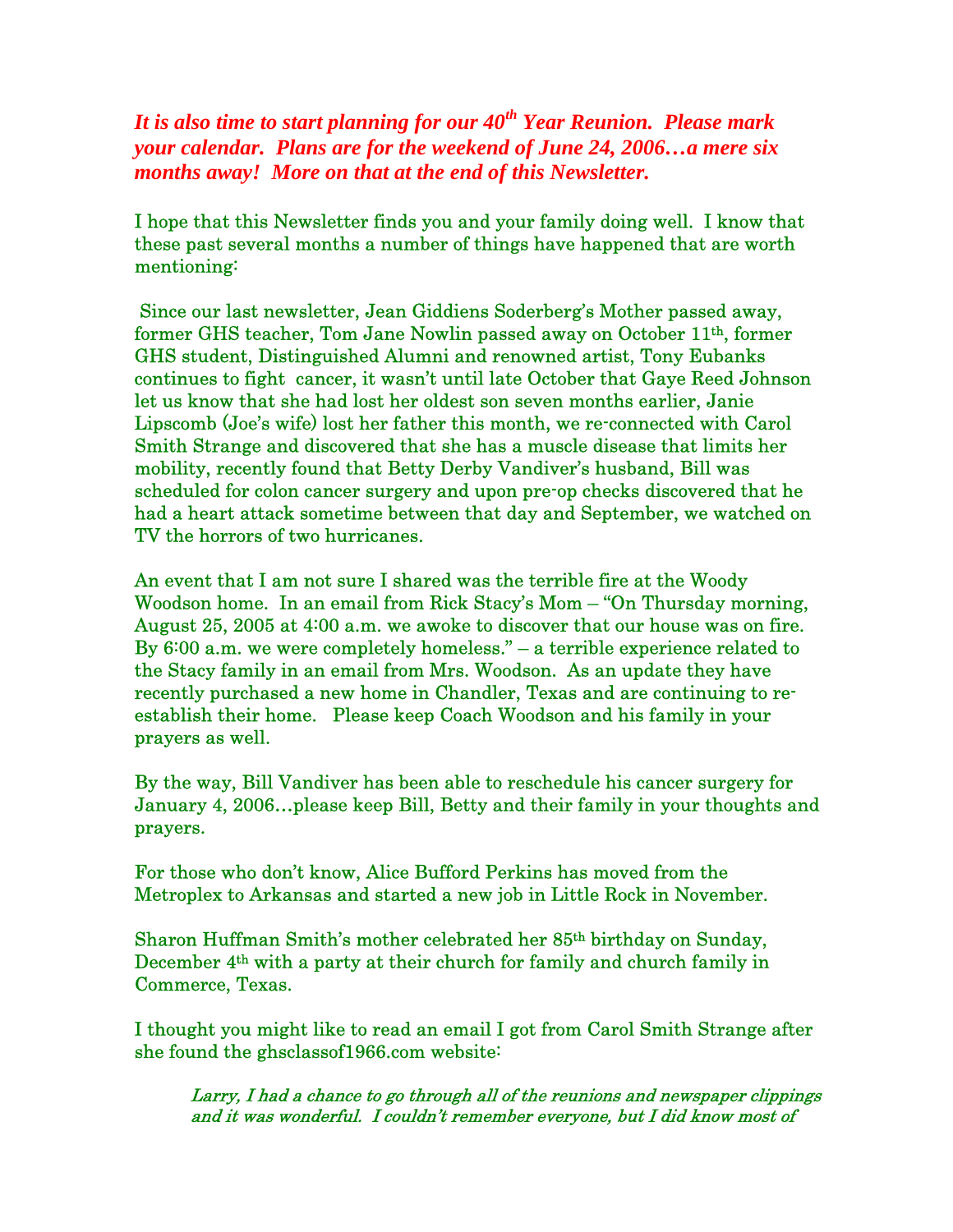you. This site is a trip through memory lane from the beginning to the end. The old memories just came flooding through my mind. We were so blessed to have grown up in that time frame when times were simple and fun. Just for the record, I have one daughter Tara and two grandsons, Corey and Justin. My daughter lives in Watauga and is only 7 minutes from me. My dad Perry Smith passed away in 1987 and mom Anna Smith passed away in 2001. I do miss them but I know where they are. My husband's name is Glen and we have been married twenty wonderful years. He has been helping me since 1996 when I was diagnosed with severe fibromyalgia and chronic fatigue syndrome; I don't know what I would have done without him. Keep sending the Newsletters because I enjoy them so much. Sincerely, Carol Smith Strange.

On Saturday, December 4, 2005, a number of our classmates and friends had a little "Christmas Get-Together" at the home of Darrell and Donna Faglie. In attendance were the following classmates: Caroline Cason Wilkinson, Larry Cox, Gary Cumbie, Betty Derby Vandiver, Barbara Ethridge, Darrell Faglie, Donny Young Faglie, Darla Eubanks Cooper, Randy Flanagan, Lavoy Grider, Mary Lynn Millican Fuller, Doug Moore, Van Morrison, Larry Oliver, James Peek, Terry Stephens, and Johnnie Mae Washington Braddock – of course spouses were also present along with some special guests: David Barnes, Cindy Frye Barnes, Lynda Yarbrough Hawkins, Pat Tillery, Barbara Hudson Musik, James and Leann Baber. The event had lots of good food, deserts, and snacks. All were also treated to a visual experience with the beautiful decorations at the Faglie's that included hundreds of Snow Village pieces! After snacks, viewing of the decorations, eating dinner, and lots of talking we had a White Elephant Gift Exchange that brought some significant excitement to the evening. Be sure and ask Jim Peek about his "brief" case and Cyndi Frye Barnes about her "light bulb" that got away! A Great time was had by all…it is always a special time when members of the Class of 1966 gather together! Thanks to everyone who attended for their attendance, gifts, and wonderful time of visiting. Hope to have some photos of this event on the website soon...keep checking.

We also want to tell Ron Stever, a special guest from Illinois who has never attended one of his own high school classmates get-togethers or reunions…he is just about our age (actually a little older, but he won't mind me saying). At any rate, he told me that he had called his sister in Illinois and told her that he was coming to his next class reunion – we made him view things differently and he asked me to tell everyone what a great time he had meeting everyone – and, he wants to be invited to our Ole Whiskers Get-Togethers in the future.

We hope for future Christmases that we can attract more of our class to attend! I know you'd have a great time!

By the way, since we had our last Newsletter, Kathy Barnes Dirmeier (now) has gotten married! Maybe this should have been the number one item in the